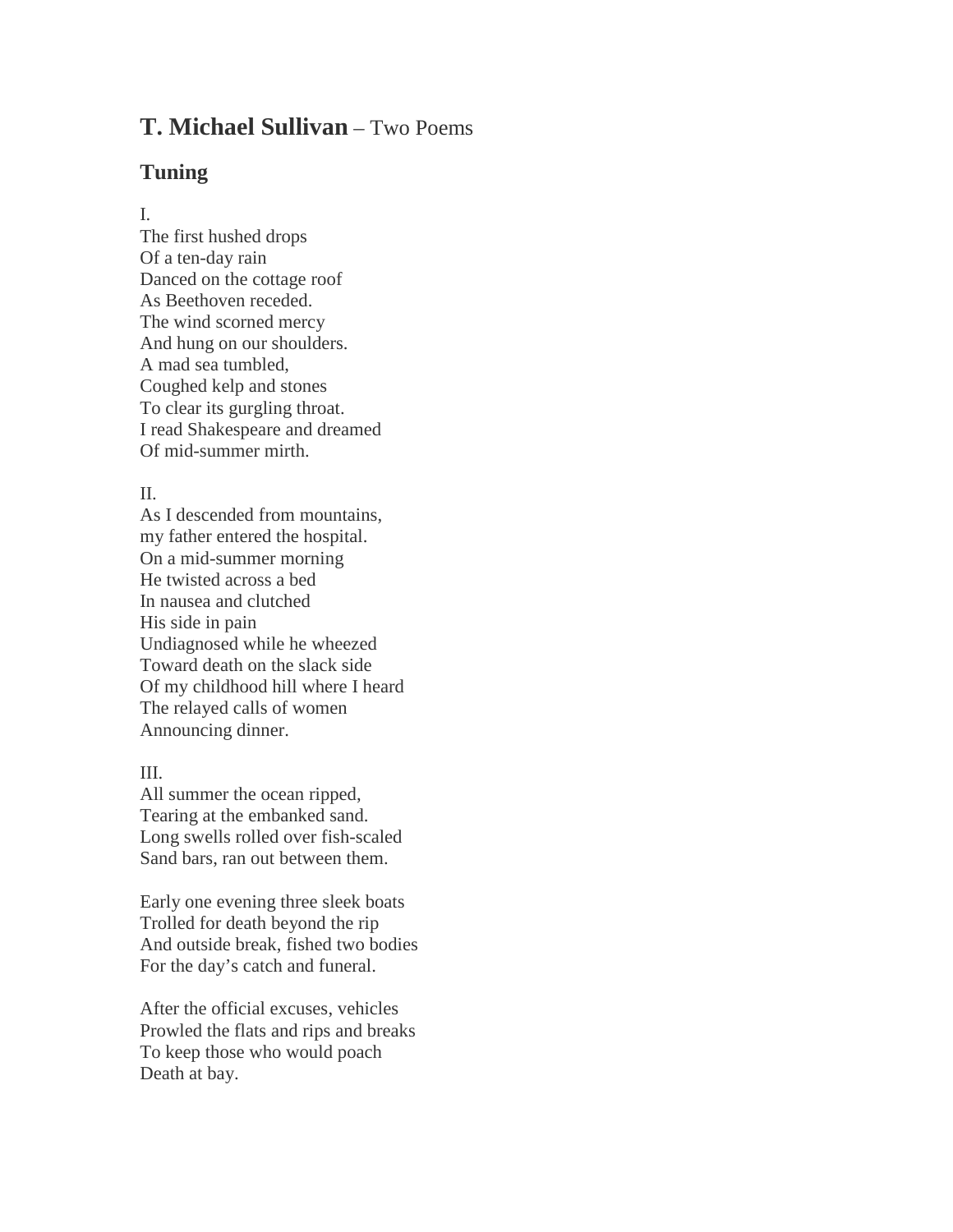IV.

On a northern lake I dig my knuckles into sand And slip a kayak onto water Dazed by the slant of late-afternoon sun. I paddle past a lone loon Voiceless and still, clear Rocks with the whispered breath My father skirted death.

The summer's single heron Wobbles through a thick-tongued Drunken fog in a stuffed coastal marsh And my father hobbles from the hospital.

In another season All will tune again To the cry of a loon The pitch of an oboe, The swell of a spring tide. Then all will pause, skitter and skip into song.

## **Reimagining Spring**

What hope lies in the snow falling outside my window and cloaking the ground to break an already broken record as the sun now crosses the earth's divide?

A vernal agnostic, now my doubt is confirmed, my hope chilled. The evidence, once only bleak, is now bone-boring. Spring, hailed as sporty and spry, seems now an exile beyond the reach of a flirting breeze or a mirthful grin of warmth.

Hope was once the only thing visible above monstrous mounds of snow. Now it lies with the dearest freshness buried deep down things below.